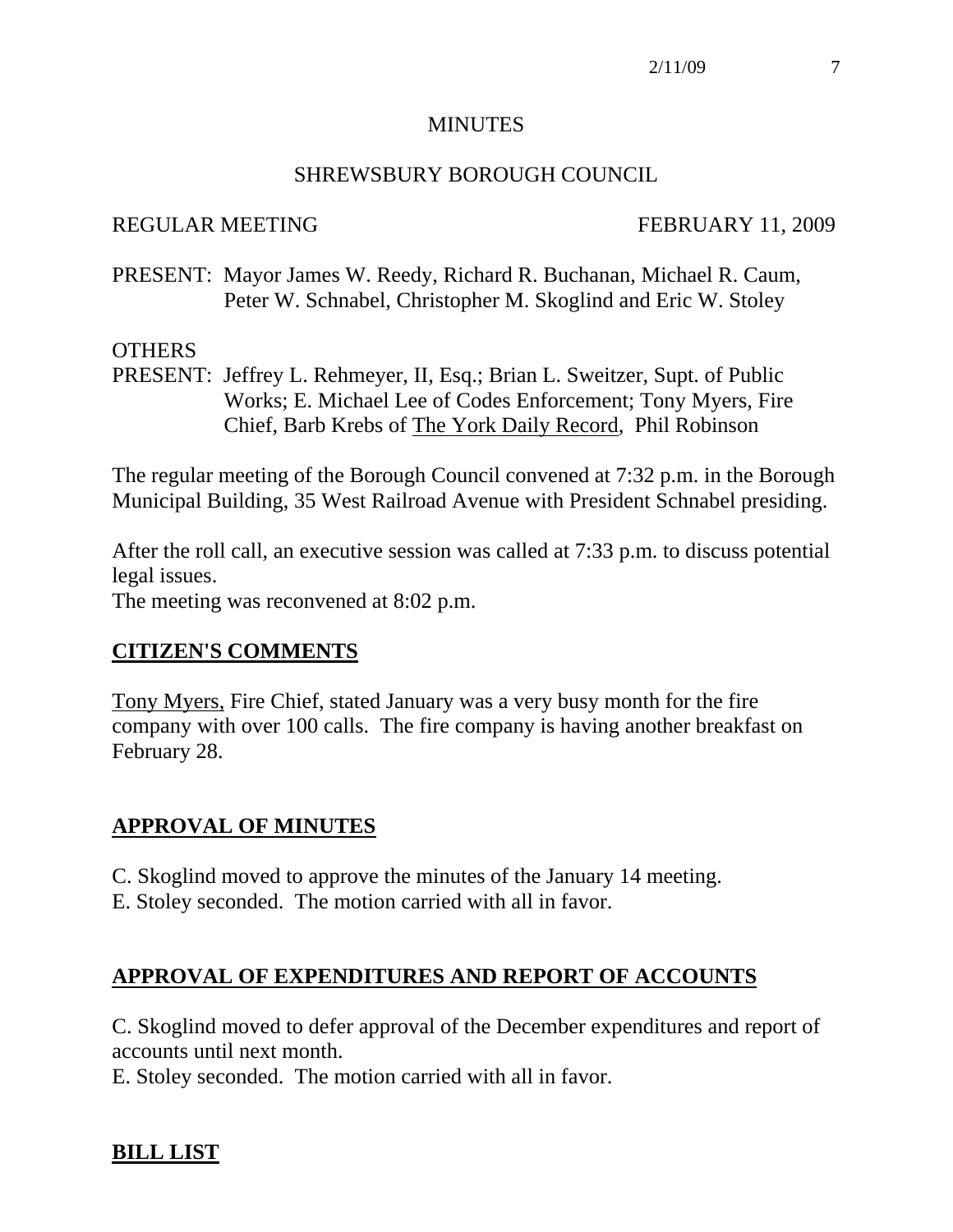The bill list for January was presented: General account: check numbers 9348 thru 9391; Water account: check numbers 4131 thru 4141; Sewer account: check numbers 3979 thru 3986; Highway Aid: check numbers 783 and 784.

- E. Stoley moved to approve the bill list for January.
- R. Buchanan seconded. The motion carried with all in favor.

# **SUBDIVISION AND LAND DEVELOPMENT BUSINESS**

## **Southern Regional Police Department** – Richard R. Buchanan

Vandalism is still a big problem. Buck reported the Borough's curfew ordinance is being challenged by a young man who may be at the next Council meeting. The D.A.R.E. program is not being funded for 2009 so the Department is discontinuing it for the rest of this year. Informally, the school district said it will not fund the program. Buck said Glen Rock Borough asked if their portion of the police budget for 2010 can be no more than \$250,000.00. Buck said there was no guarantee that Glen Rock's portion would be limited to that figure.

## **Codes Enforcement** – E. Michael Lee

## Junked Vehicles on North Main Street

Mike reported that Mr. True on North Main Street has cleaned up almost all of the junked vehicles and now has some yard work to do.

## S & A Homes Lot in Covington Ridge

The homeowner is filing suit against  $S \& A$  Homes because they feel their yard has too much of a slope. Mike did not issue the permit for the house.

#### Day Care Sign at Corner of West Forrest Avenue and Park Street

Mike was asked about the wooden sign the day care put up that is now out of business. The property owner promised to take the sign down when the ground thawed.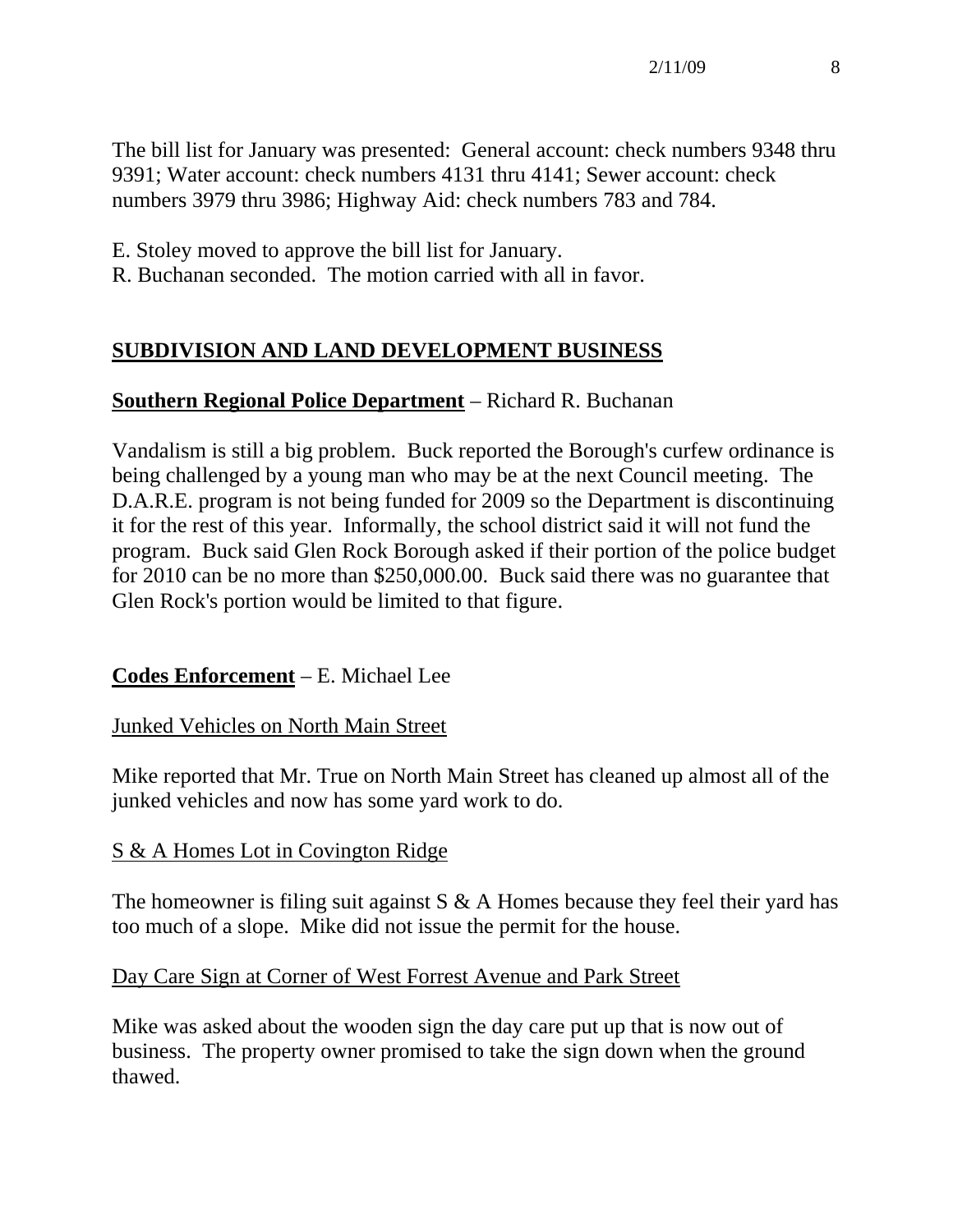#### **Water & Sewer** – Richard R. Buchanan

#### Sewer Flows

Based on the Annual Treatment Plant Proportionate Sharing Report received this week, the Borough's flow proportion dropped almost two percent% from 2007. The Borough was 55.82% of the plant in 2008 compared to 57.75% in 2007. Our flows have decreased to about 50% of the total plant flow. A major leak will be repaired by the Public Works Department that will eliminate about 10,000 gallons per day infiltration into the sewer system.

#### Proportionate Sharing Report

A meeting is scheduled to meet with New Freedom Borough to go over some concerns. Our 2009 collection budget line is \$130,000.00 short as opposed to the budget figure that was supplied to us in September.

## **Public Roads & Lighting** – Christopher M. Skoglind

#### 2009 Road Construction

Base repairs were done last year on Northbrook Lane and South Highland Drive. The paving estimate is \$125,000.00 compared to the amount of \$80,000.00 in Highway Aid.

#### 46 North Main Street Drainage Problem

The property owner at 46 North Main Street has a concern about Linden Avenue snow melting and entering his sidewalk and constantly freezing and thawing. B. Sweitzer will look at this area the next time it rains. Maybe when the sidewalk project takes place, this area can be corrected.

#### West Clearview Drive Intersection

Eng. Holley and B. Sweitzer met with the property owner who is receptive to the widening. The proposed widening would be just behind the large rock that is currently at the intersection. In exchange for the widening, it was thought the owner would ask for a sidewalk to be installed along West Clearview Drive on his property.

#### Plank Road Stop Bar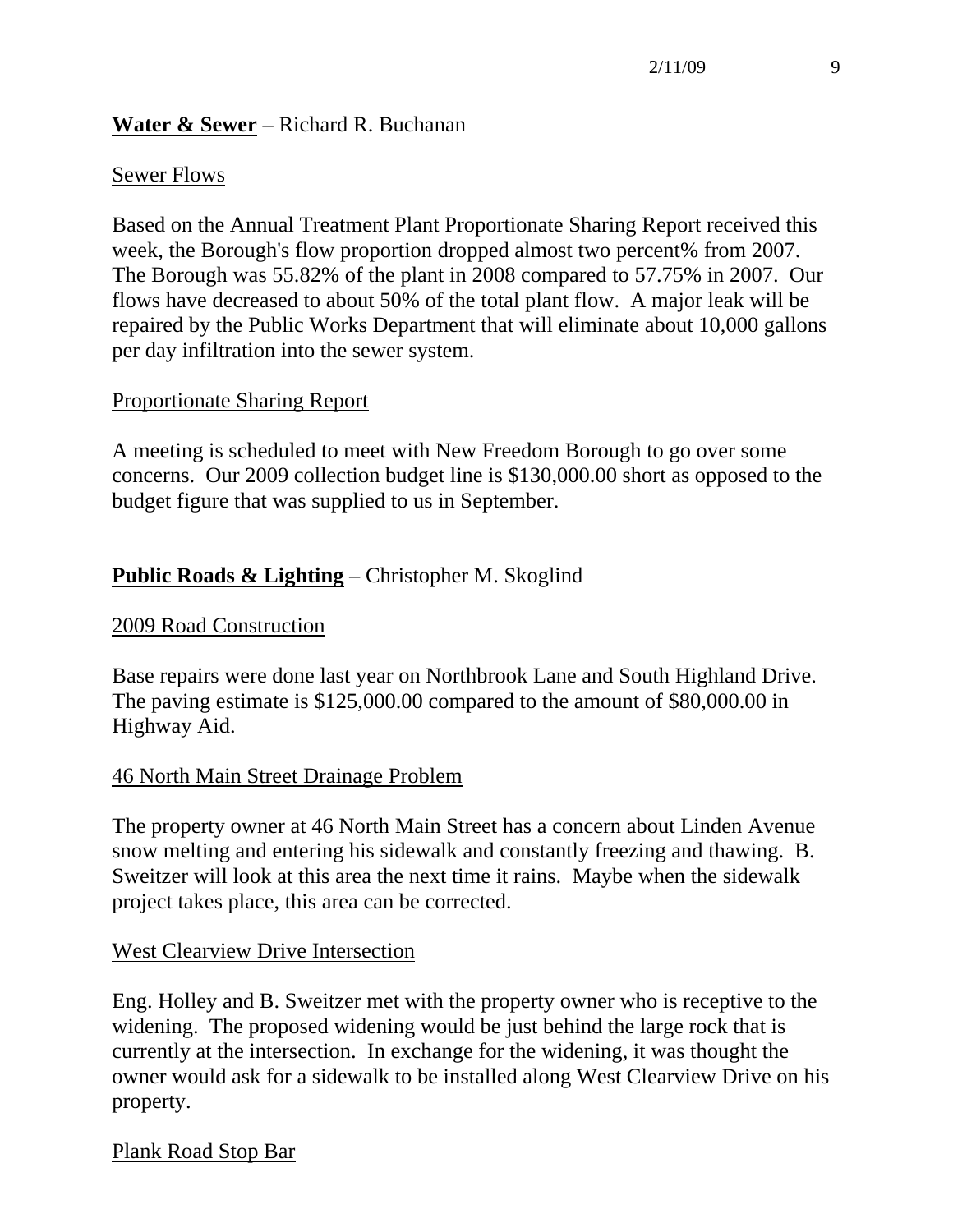Our PennDOT representative said a stop bar could be placed on Plank Road without a permit.

C. Skoglind moved that a stop bar be placed on Plank Road at the intersection with Main Street.

R. Buchanan seconded. The motion carried with all in favor.

## Street Sweeping

B. Sweitzer said he will be using Ross Industries for the street sweeping this year. New Freedom Borough was not interested in giving us a price.

## **Public Lands & Buildings and Finance**

## **ENGINEER'S REPORT**

## **SOLICITOR'S REPORT**

#### Eitzert Farms Letter of Credit

In response to a request from the developer's attorney, Sol. Rehmeyer rendered an opinion that Section 508 of the Municipalities Planning Code, which provides a five year protection for certain approved plans, would supersede the three year time period set forth in the Borough's Subdivision and Land Development. Ordinance.

## **Public Safety, Welfare and Personnel** – Michael R. Caum

## **Secretary's Report** – Cindy L. Bosley

#### **York Area Tax Bureau**

## **Subdivision, Land Development and Zoning** – Eric W. Stoley

CVS decided not to file a variance to request larger signs at the proposed store at the corner of Constitution Avenue and South Main Street.

## **Planning Commission/Regional Planning Commission** – Eric W. Stoley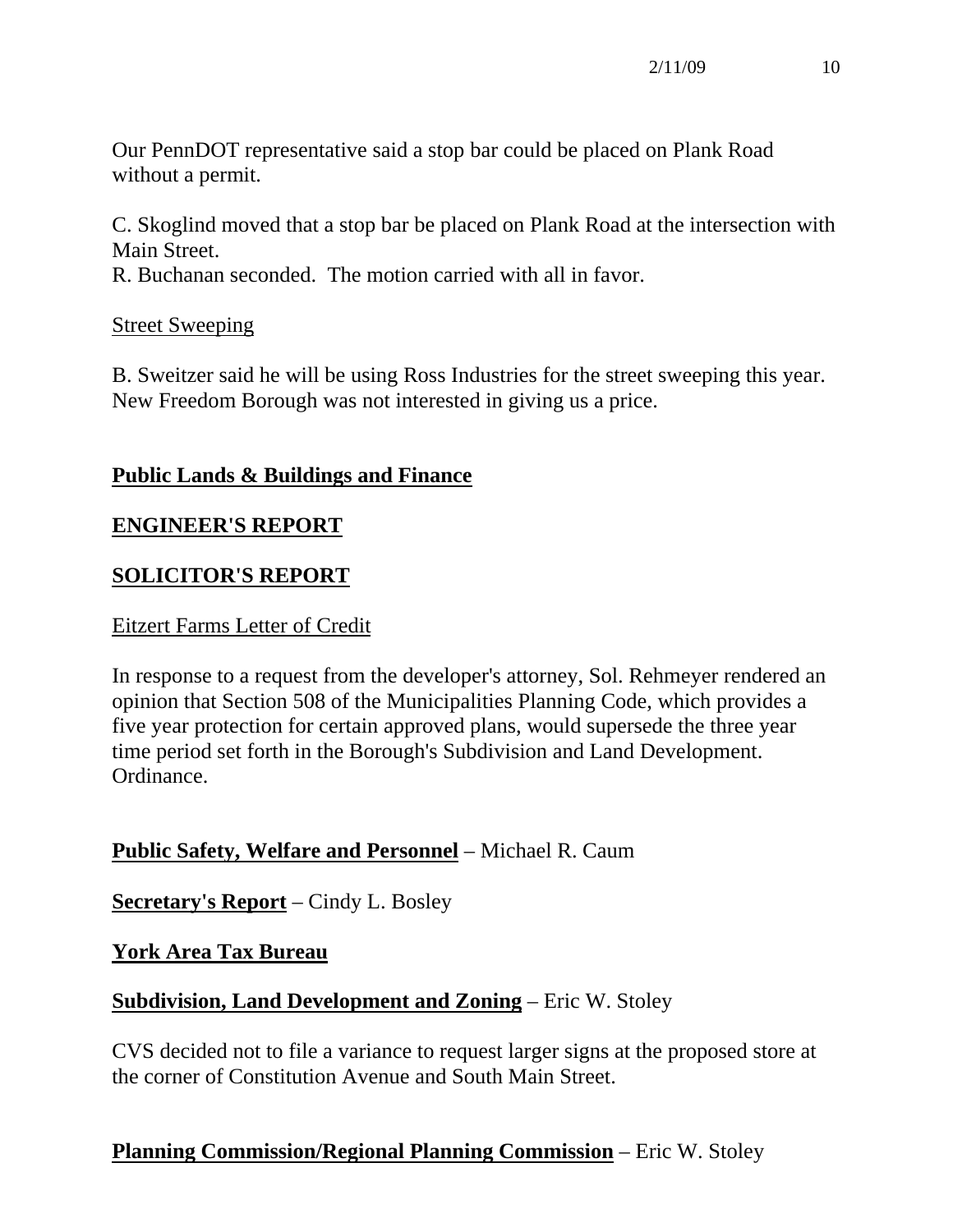## Regional Comprehensive Plan

The Secretary was asked to obtain a copy of the revised regional comprehensive plan. Pres. Schnabel may attend the March 5 meeting at the Shrewsbury Township offices where the final draft will be presented.

# **UNFINISHED BUSINESS**

## **NEW BUSINESS**

## **Recycling**

C. Skoglind noted information on recycling of electronics and construction materials will be included in the next newsletter.

## Re-appointment to Municipal Authority

C. Skoglind moved to re-appoint Michael P. Smelgus to the Municipal Authority with a term to expire on January 1, 2014. E. Stoley seconded. The motion carried with all in favor.

#### Re-appointment to Zoning Hearing Board

C. Skoglind moved to re-appoint John Morrell to the Zoning Hearing Board with a term to expire on January 1, 2012. E. Stoley seconded. The motion carried with all in favor.

# **COMMUNICATIONS**

The Attorney General's Office sent Shrewsbury Township a letter that its sludge ordinance is unlawfully prohibitive or limits a normal agricultural operation and it is prepared to bring legal action against the Township.

## Phil Robinson's Letter Requesting a Meeting

Sol. Rehmeyer addressed Mr. Robinson's letter by electronic mail dated February 4 requesting a meeting with Borough Council consisting of himself and other property owners in Shrewsbury Township to discuss options for them to obtain additional sewer capacity through Shrewsbury Borough for development in